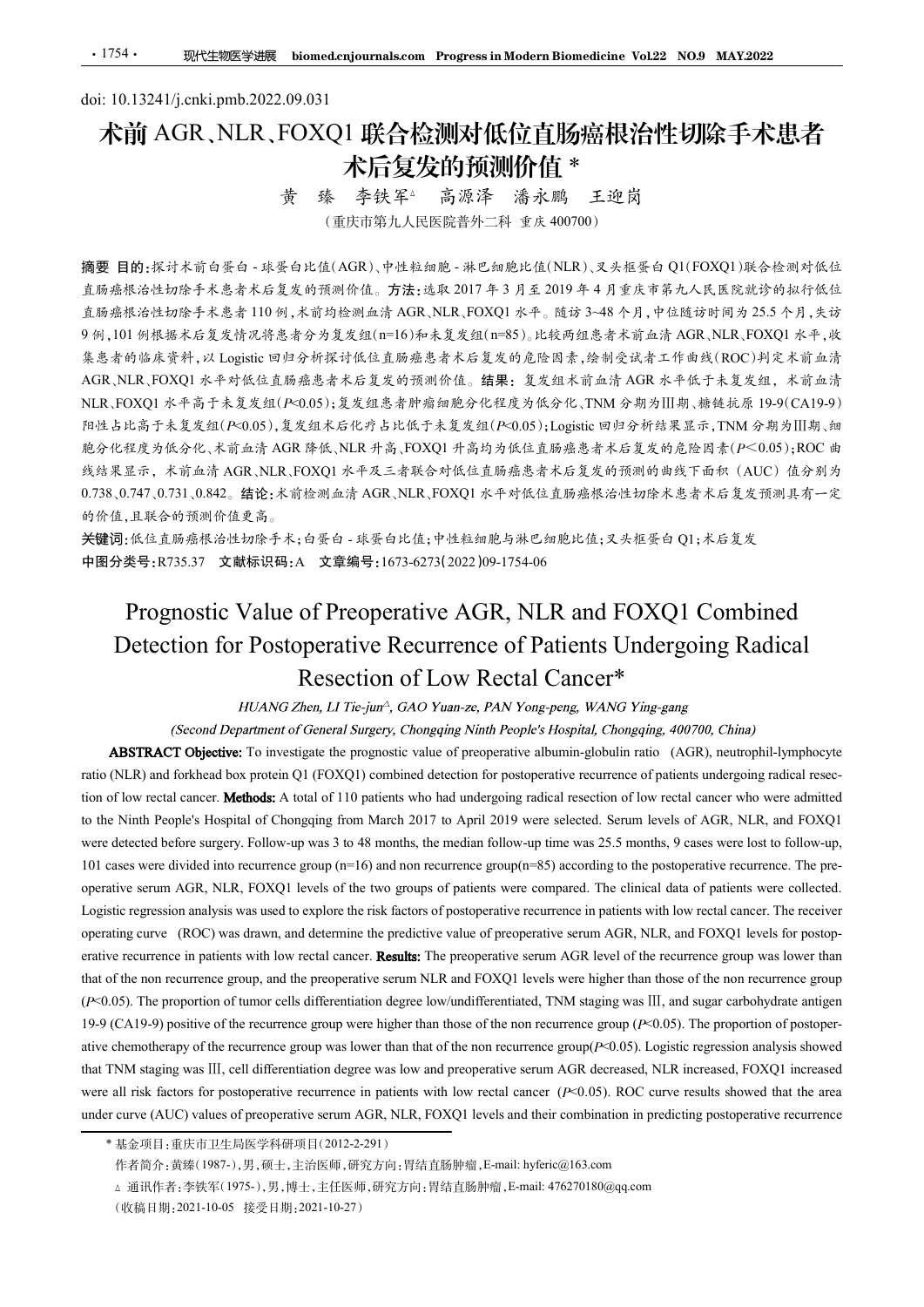The metal cancer were 0.738, 0.747, 0.731, 0.842 respectively. Conclusion: Preoperative detection of serum AGR, NLR,<br>FOXQ1 levels has a certain value in predicting the postoperative recurrence of patients undergoing radic The state of patients with low rectal cancer were 0.738, 0.747, 0.731, 0.842 respectively. **Conclusion:** Preoperative detection of serum AGR, NLR,<br>FOXQ1 levels has a certain value in predicting the postoperative recurrenc FA性型医学进展 biomed.cnjournals.com Progress in Modern Biomedicine Vol.22 NO.9 MAY.2022<br>of patients with low rectal cancer were 0.738, 0.747, 0.731, 0.842 respectively. Conclusion: Preoperative detection of serum AG<br>FOXQ1 leve **EXERADICATE RADICAL PROPERTIES AND THE VALUATION CONSIDER THE VALUATION CONSIDE PROPERTIES AS a certain value in predicting the postoperative recurrence of patients undergoing radical resection of low rectal cancer; Albu 现代生物医学进展** biomed.cnjournals.com Progress in Modern Biomedicine Vol.22 NO.9 M<br>of patients with low rectal cancer were 0.738, 0.747, 0.731, 0.842 respectively. Conclusion: Preoperative<br>FOXQ1 levels has a certain value in

# 前言

置低,早期多根据乙状结肠镜及直肠指征明确诊断[1,2]。目前,根 治性切除手术仍然是低位直肠癌首选手术方案,但患者解剖关 系相对复杂,肿瘤位置深至患者盆腔,造成部分患者手术切除 不彻底,术后复发率仍然较高[3-5]。因此,寻找术前特异性指标预 测低位直肠癌术后复发有重要临床意义。球蛋白和白蛋白作为 人体血清总蛋白的重要组成部分,白蛋白 - 球蛋白比值(Albuof patients with low rectal cancer were 0.738, 0.747, 0.731, 0.842 respectively. **Conclusion:** Preoperative<br> **FOXQ1** levels has a certain value in predicting the postoperative recurrence of patients undergoing radic<br>
and 癌<sup>[6</sup>、肺癌<sup>[7]</sup>等多种恶性肿瘤的发生与发展。相关研究指出,中性 FOXOI levels has a certain value in producting the pestoperative recurrence of patients undergoing radical resection of low rectal cancer,<br> **Key words:** Radical resection of low retal cancer, Albumin-globulin ratio; Neut **Key words:** Radical resection of low rectal cancer; Albumin-globulin ratio; Neutrophil-lymphocyte ratio; Fort<br> **Choises Library Classification(CLC): R735.37 Document code: A<br>
Article ID: 1673-6273(2022)99-1754-06<br>
<br>
The** FOXQ1 水平异常与胃癌[10]、直肠癌[11]等多种消化道肿瘤进展密 1.2.3 随访及分组 切相关。然而,目前国内关于术前 AGR、NLR、FOXQ1 联合检 测用于评估低位直肠癌根治性切除手术患者的术后复发的相 关研究较少,鉴于此,本研究将本院收治的 110 例低位直肠癌 根治性切除手术患者纳入研究,通过前瞻性研究进行分析,以 期为临床诊疗提供指导依据。

# 1 资料与方法

## 1.1 一般资料

选取 2017 年 3 月至 2019 年 4 月医院收治的 110 例拟行 饮酒史 35 例;TNM 分期:Ⅰ期 55 例,ⅡA 期 12 例、ⅡB 期 8 例、ⅡC 期 4 例、ⅢA 期 12 例、ⅢB 期 7 例、ⅢC 期 3 例;细胞 癌的诊断标准[12],且经乙状结肠镜及直肠指诊确诊;0 吻合口 距离肛门缘 2~5 cm;<sup>③</sup> 符合低位直肠癌根治性切除手术指征; 情同意书。排除标准:0 伴有肠穿孔或急性肠梗阻者;0 治疗依 分凝血酶原时间(Activated partial thromboplastin time, APTT)。 从性较差者;<sup>③</sup> 合并高血压、糖尿病者;<sup>④</sup> 既往行腹部开放手术 者;© 患自身免疫疾病;© 伴有肝肾等脏器功能障碍者;© 患精 采用 EXCEL2000 汇总数据,采用 SPSS23.0 软件分析研究 神疾病或存在认知障碍者;<sup>⑧</sup> 凝血功能障碍者;<sup>⑨</sup> 术前伴有排 尿功能障碍或性功能障碍者;<sup>⑩</sup> 合并其他恶性肿瘤者。

## 1.2 研究方法

1.2.1 血清 AGR、NLR、FOXQ1 水平的检测方法 术前分别

**现代生物医学进展 biomed.cnjournals.com** Progress in Modern Biomedicine Vol.22 NO.9 MAY.2022 · 1755·<br>tients with low rectal cancer were 0.738, 0.747, 0.731, 0.842 respectively. Conclusion: Preoperative detection of serum AGR, NL rm Biomedicine Vol.22 NO.9 MAY.2022<br>ectively. Conclusion: Preoperative detection of serum AGR, NLR,<br>rence of patients undergoing radical resection of low rectal cancer,<br>ulin ratio; Neutrophil-lymphocyte ratio; Forkhead bo dorf5702(5702R)台式高速(冷冻)离心机(深圳市凯铭杰仪器 **rm Biomedicine Vol.22 NO.9 MAY.2022 42:20:20**<br>ectively. **Conclusion:** Preoperative detection of serum AGR, NLR,<br>rence of patients undergoing radical resection of low rectal cancer,<br>ulin ratio; Neutrophil-lymphocyte rati r/min)分离血清,取上清液置于 EP 管(无 RNA 酶)中,于 -80℃ 冰箱中保存待测。采用博科 BK-400 全自动分析仪(济南欧莱 博电子商务有限公司)检测两组患者淋巴细胞计数、血清总蛋 白与白蛋白水平,中性粒细胞计数,并计算 NLR= 中性粒细胞 计数 / 淋巴细胞计数, 抗体均购自北京伊塔生物科技有限公 司,球蛋白 = 总蛋白 - 白蛋白,AGR= 白蛋白 / 球蛋白;通过酶 联免疫吸附法对两组患者血清 FOXQ1 水平进行检测,试剂盒 购自南京赛泓瑞生物科技有限公司。 ulin ratio; Neutrophil-lymphoeyte ratio; Forkhead box protein Q1;<br>
A<br>
<br>
A<br>
取两组患者清晨空腹静脉血 4 mL, 采用德国艾本得 Eppen-<br>dorf5702(5702R)台式高速(冷冻)高心机(深圳市凯格杰仪器<br>
<br>
doff5702(5702R)合式高速(冷冻高心化(深圳高小特速)<br>
<br>
strinn)分离血清,取上清液置于 EP 管(无 RNA 酶)中,于-

巢癌<sup>[8]</sup>、直肠癌<sup>[9]</sup>等肿瘤疾病预后关系密切。叉头框蛋白 Q1 直肠癌根治性切除手术,术后接受放疗(30~75 Gy)或 5-Fu 同 1.2.2 治疗方法 所有患者均接受同一医疗团队进行的低位 步放化疗。

> 采用电话或门诊复诊方法,从患者术后开 始随访,随访截止时间为 2021 年 4 月,中位随访时间为 25.5 个月,随访 3~48 个月,失访 9 例,随访率为 91.82%。随访期间 每 3 个月复查 1 次,以 CT、B 超或肠镜等确认有无复发,以复 发或随访时间截止为终点事件,根据患者的术后复发情况将患 者分为复发组 16 例和未复发组 85 例。

低位直肠癌根治性切除手术患者作为研究对象,其中男 58 例, 普脉血 4 mL,采用 KDC-140HR 离心机(安徽中科中佳)进行 女 43 例;年龄 25~86 岁,平均(56.47± 7.85)岁;吸烟史 40 例、 离心,离心半径为 6 cm,离心转速为 3000 r/min,离心时间为<br>饮酒史 35 例;TNM 分期: I 期 55 例, II A 期 12 例、II B 期 8 15 min,取上清液待测。采用全自动血细胞计数仪(济南茂宁生 分化程度:低分化 34 例,中 / 高分化 67 例;术后化疗 57 例;术 (Platelet count, PLT);采用酶联免疫吸附法检测患者血清癌胚 后放疗 <sup>47</sup> 例;肿瘤大小:<sup>64</sup> <sup>例</sup><sup>≤</sup> 5 cm,<sup>37</sup> <sup>例</sup><sup>&</sup>gt;5 cm;局部浸润: 肌层 22 例、黏膜层 30 例、浆膜层外 49 例。该研究经重庆市第 hydrate antigen 19-9, CA19-9)水平, 试剂盒均购自武汉菲恩生 九人民医院医学伦理学审批通过。纳入标准:© 符合低位直肠 物科技有限公司。以 CEA≥ 5 μg/L 记为阳性 、CA19-9≥ 37 ◎ 卡氏评分(Karnofsky,KPS)<sup>[13]</sup>>70分; 此者及家属签署知 限公司)检测两组凝血酶原时间(Prothrombin time,PT)、活化部 1.2.4 收集两组患者的一般资料 包括性别、吸烟史、TNM 分 期(Ⅰ期、Ⅱ期、Ⅲ期)、年龄、是否化疗、饮酒史、细胞分化程度 (低分化、中 / 高分化)、是否放疗、肿瘤大小、局部浸润(肌层、 黏膜层、浆膜层外)、术前相关实验室指标。采集患者术前空腹 静脉血 4 mL,采用 KDC-140HR 离心机(安徽中科中佳)进行 7、球车、高台上的。 5 cm, 离心转振 3000 ring, 2000 ring, 2000 ring, 2000 ring, 2000 ring, 2000 ring, 2000 ring, 2000 ring, 2000 ring, 2000 ring, 2000 ring, 2000 ring, 2000 ring, 2000 ring, 2000 ring, 2000 ring, 2000 ring, 2000 ring, 2 15,47 min,42 min,42 min,15,47 min,2021 min,42 min,42 min,42 min,42 min,42 min,42 min,42 min,42 min,42 min,42 min,42 min,42 min,42 min,42 min,42 min,42 min,42 min,42 min,42 min,42 min,42 min,42 min,42 min,42 min,42 min,42 物技术有限公司,型号:Hemax-330)检测患者血清血小板计数 (Platelet count,PLT);采用酶联免疫吸附法检测患者血清癌胚 , 19:57, 19:57, 19:57, 19:57, 19:57, 19:57, 19:57, 19:57, 19:57, 19:57, 19:57, 19:57, 19:57, 19:57, 19:57, 19:57, 19:57, 19:57, 19:57, 19:57, 19:57, 19:57, 19:57, 19:57, 19:57, 19:57, 19:57, 19:57, 19:57, 19:57, 19:57, 1 4.2.3. 随访及分组 采用电话或门诊复诊方法,从患者术后开展的时间,随时,随访及分组 采用电话或行为 9.22.25万元,是当前 5.25万元,通过了,通过了,通过了,通过了,通过了,到了19-9, 20-9, 20-9, 20-9, 20-9, 20-5, 20-9, 20-9, 20-9, 20-9, 20-9, 20-9, 20-9, 20-9, 20-9, 20-9, 20-9, 20-9, 20-9, 20-9, 20-U/mL 记为阳性。取上述血液,肝素抗凝后,采用 Sysmex CA7000 全自动血凝仪及其配套试剂盒(上海涵飞医疗器械有 7,1,202,2<br>《英国的报告》,以CT、B超或肠镜等确认有无复发情况将<br>发现随时间截止为终点事件,根据患者的术后复发情况将患处或随时时间截止为终点事件,根据患者的术后复发情况将是一个为复发组16例和未复发组88例。<br>2.24 收集两组患者的一般资料。包括性别、吸烟史、TNM 分<br>4.1.24 收集两组患者的一般资料。包括性别、吸烟史、TNM 分<br>期间 (工期、II期、平龄、是否化疗、饮酒史、细胞分化程度<br>期间 -4 和 集团的人类型  $\sim$  7.7 xy -1 x, 0.2 x, 0.2 x, 0.3 x, 0.8 x, 0.3 x, 0.4 x, 0.4 x, 0.7 x, 0.7 x, 0.7 x, 0.7 x, 0.7 x, 0.7 x, 0.7 x, 0.7 x, 0.7 x, 0.7 x, 0.7 x, 0.7 x, 0.7 x, 0.7 x, 0.7 x, 0.7 x, 0.7 x, 0.7 x, 0.7 x, 0.7 x, 0.7 x, 0.7 x,

# 1.3 统计学方法

资料。其中计量资料以以(x± s)表示,均采用正态性检验,两组 间的比较采用校正 t' 检验或成组 t 检验(统计量为 t)。计数资 料以 "n/%" 表示, 两组比较为采用校正卡方检验或卡方检验 (统计量为 x<sup>2</sup> )或精确概率检验(无统计量)。影响因素分析为单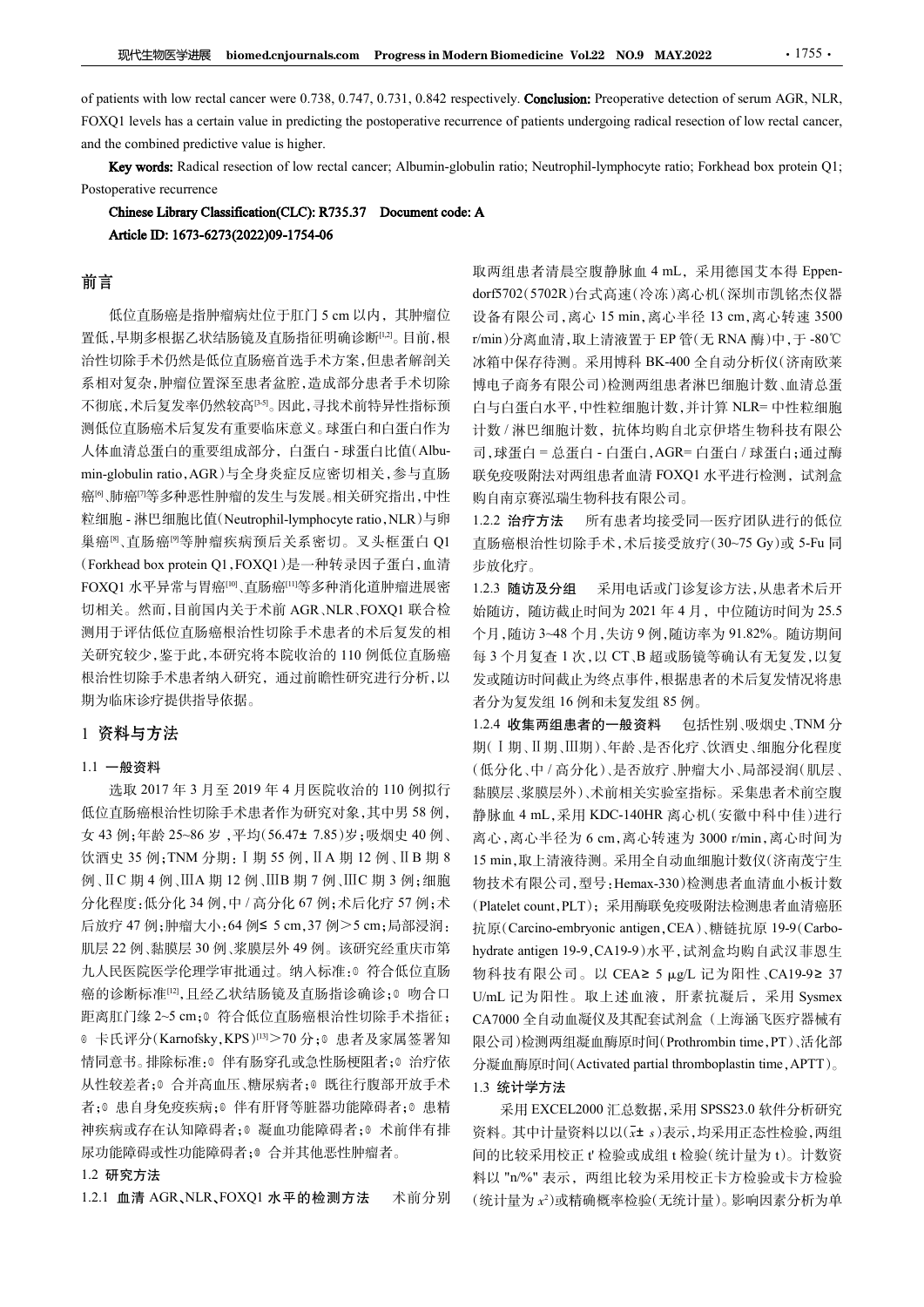因素分析(t 检验和卡方检验)+ 多因素分析(非条件 Logistic 回 •1756• 现代生物医学进展 biomed.cnjournals.com Progress in Modern Biomedicine Vol.22 NO.9 MAY.2022<br>因素分析(t 检验和卡方检验)+ 多因素分析(非条件 Logistic 回 apple 2 结果<br>归)。通过受试者工作曲线(Receiver operator characteristic 2 结果<br>curve,ROC)曲线下面积(Area under curv curve,ROC)曲线下面积(Area under curve,AUC)判定预测价 值。统计检验水准琢=0.05,均为双侧检验。

# 2 结果

| $\cdot$ 1756 $\cdot$<br>现代生物医学进展               |                  |                                                                                                                     |                                 |                                        |
|------------------------------------------------|------------------|---------------------------------------------------------------------------------------------------------------------|---------------------------------|----------------------------------------|
|                                                |                  |                                                                                                                     |                                 |                                        |
|                                                |                  |                                                                                                                     |                                 |                                        |
|                                                |                  |                                                                                                                     |                                 |                                        |
|                                                |                  |                                                                                                                     |                                 |                                        |
|                                                |                  | biomed.cnjournals.com Progress in Modern Biomedicine Vol.22 NO.9 MAY.2022                                           |                                 |                                        |
| 因素分析(t 检验和卡方检验)+ 多因素分析(非条件 Logistic 回          |                  |                                                                                                                     |                                 |                                        |
| 归)。通过受试者工作曲线 (Receiver operator characteristic |                  | 2 结果                                                                                                                |                                 |                                        |
| curve, ROC)曲线下面积(Area under curve, AUC)判定预测价   |                  |                                                                                                                     | 2.1 比较两组患者术前血清 AGR、NLR、FOXQ1 水平 |                                        |
| 值。统计检验水准α=0.05,均为双侧检验。                         |                  |                                                                                                                     |                                 | 复发组术前血清 AGR 水平低于未复发组(P<0.05),复发组       |
|                                                |                  |                                                                                                                     |                                 | 术前血清 NLR、FOXQ1 水平比未复发组高(P<0.05),详见表 1。 |
|                                                |                  | 表 1 比较两组患者术前血清 AGR、NLR、FOXQ1 水平(xt s)                                                                               |                                 |                                        |
| Groups                                         | $\mathbf n$      | Table 1 Comparison of preoperative serum AGR, NLR and FOXQ1 levels between the two groups $(x \pm s)$<br><b>AGR</b> | <b>NLR</b>                      | FOXQ1(ng/mL)                           |
| Non recurrence group                           | 85               | $1.96 \pm 0.35$                                                                                                     | $3.56 \pm 0.62$                 | $10.34 \pm 2.78$                       |
| Recurrence group                               | 16               | $1.63 \pm 0.42$                                                                                                     | $4.17 \pm 0.93$                 | $12.48 \pm 3.27$                       |
| t                                              |                  | 3.350                                                                                                               | 2.520                           | 2.746                                  |
| $\boldsymbol{P}$                               |                  | 0.001                                                                                                               | 0.021                           | 0.007                                  |
| 2.2 两组患者的临床资料对比                                |                  |                                                                                                                     |                                 | 发组,差异均有统计学意义(P<0.05),两组患者年龄、性别、吸       |
| 复发组肿瘤细胞分化程度为低分化、TNM 分期为III期、                   |                  |                                                                                                                     |                                 | 烟史、饮酒史、术后放疗例数占比、肿瘤大小、术前 PLT、CEA        |
| CA19-9 阳性占比高于未复发组,复发组术后化疗占比低于未复                |                  |                                                                                                                     |                                 | 阳性占比、APTT、PT 比较差异均无统计学意义(P>0.05),见表2。  |
|                                                |                  |                                                                                                                     |                                 |                                        |
|                                                |                  | 表 2 比较两组患者的临床资料<br>Table 2 Comparison of clinical data between the two groups                                       |                                 |                                        |
| Factors                                        |                  | Recurrence group( $n=16$ ) Non recurrence group( $n=85$ )                                                           | $t/x^2$                         | $\boldsymbol{P}$                       |
| Age(years)                                     | $56.37 \pm 7.86$ | 56.49± 7.93                                                                                                         | 0.056                           | 0.956                                  |
| Gender                                         |                  |                                                                                                                     |                                 |                                        |
| Male                                           | 9(56.25)         | 49(57.65)                                                                                                           | 0.011                           | 0.917                                  |
|                                                | 7(43.75)         | 36(42.35)                                                                                                           | 0.137                           | 0.712                                  |

## 2.2 两组患者的临床资料对比

|                                   |                  | 表 1 比较两组患者术前血清 AGR、NLR、FOXQ1 水平(xt s)                                                                 |                 |                                       |
|-----------------------------------|------------------|-------------------------------------------------------------------------------------------------------|-----------------|---------------------------------------|
|                                   |                  | Table 1 Comparison of preoperative serum AGR, NLR and FOXQ1 levels between the two groups $(x \pm s)$ |                 |                                       |
| Groups                            | $\mathbf n$      | $\rm{AGR}$                                                                                            | $\rm NLR$       | FOXQ1(ng/mL)                          |
| Non recurrence group              | 85               | $1.96 \pm 0.35$                                                                                       | $3.56 \pm 0.62$ | $10.34 \pm 2.78$                      |
| Recurrence group                  | 16               | $1.63 \pm 0.42$                                                                                       | $4.17 \pm 0.93$ | $12.48 \pm 3.27$                      |
| t                                 |                  | 3.350                                                                                                 | 2.520           | 2.746                                 |
| $\boldsymbol{P}$                  |                  | 0.001                                                                                                 | 0.021           | 0.007                                 |
| 2.2 两组患者的临床资料对比                   |                  |                                                                                                       |                 | 发组,差异均有统计学意义(P<0.05),两组患者年龄、性别、吸      |
| 复发组肿瘤细胞分化程度为低分化、TNM 分期为III期、      |                  |                                                                                                       |                 | 烟史、饮酒史、术后放疗例数占比、肿瘤大小、术前 PLT、CEA       |
| CA19-9 阳性占比高于未复发组,复发组术后化疗占比低于未复   |                  |                                                                                                       |                 | 阳性占比、APTT、PT 比较差异均无统计学意义(P>0.05),见表2。 |
|                                   |                  | 表 2 比较两组患者的临床资料                                                                                       |                 |                                       |
|                                   |                  | Table 2 Comparison of clinical data between the two groups                                            |                 |                                       |
| Factors                           |                  | Recurrence group( $n=16$ ) Non recurrence group( $n=85$ )                                             | $t/x^2$         | $\boldsymbol{P}$                      |
| Age(years)                        | $56.37 \pm 7.86$ | $56.49 \pm 7.93$                                                                                      | 0.056           | 0.956                                 |
| Gender                            |                  |                                                                                                       |                 |                                       |
| Male                              | 9(56.25)         | 49(57.65)                                                                                             | 0.011           | 0.917                                 |
| Female                            | 7(43.75)         | 36(42.35)                                                                                             | 0.137           | 0.712                                 |
| Smoking history                   | 7(43.75)         | 33(38.82)                                                                                             | 0.068           | 0.794                                 |
| Drinking history                  | 6(37.50)         | 29(34.12)                                                                                             | 8.968           | 0.011                                 |
| TNM staging                       |                  |                                                                                                       |                 |                                       |
| I stage                           | 6(37.50)         | 49(57.65)                                                                                             |                 |                                       |
| II stage                          | 2(12.50)         | 22(25.88)                                                                                             |                 |                                       |
| III stage                         | 8(50.00)         | 14(16.47)                                                                                             |                 |                                       |
| Cells differentiation degree      |                  |                                                                                                       | 19.279          | 0.000                                 |
| Low/undifferentiated              | 13(81.25)        | 21(24.71)                                                                                             |                 |                                       |
| Medium/high differentiated        | 3(18.75)         | 64(75.29)                                                                                             |                 |                                       |
| Postoperative chemotherapy        | 4(25.00)         | 53(62.35)                                                                                             | 7.642           | 0.006                                 |
| Postoperative radiotherapy        | 7(43.75)         | 40(47.06)                                                                                             | 0.059           | $0.808\,$                             |
| Tumor size(cm)                    |                  |                                                                                                       | 0.006           | 0.938                                 |
| $\leq 5$                          | 10(62.50)        | 54(63.53)                                                                                             |                 |                                       |
| $>\!5$                            | 6(37.50)         | 31(36.47)                                                                                             |                 |                                       |
| Local infiltration                |                  |                                                                                                       | 1.093           | 0.579                                 |
| Muscular layer                    | 4(25.00)         | 18(21.18)                                                                                             |                 |                                       |
| Mucosal layer                     | 3(18.75)         | 27(31.76)                                                                                             |                 |                                       |
| Outside serosal layer             | 9(56.25)         | 40(47.06)                                                                                             |                 |                                       |
| Preoperative laboratory indexes   |                  |                                                                                                       |                 |                                       |
| PLT( $\times$ 10 <sup>9</sup> /L) | 168.79± 15.83    | 168.94± 15.91                                                                                         | 0.035           | 0.972                                 |
| CA19-9 positive                   | 9(56.25)         | 26(30.59)                                                                                             | 3.916           | 0.048                                 |
| CEA positive                      | 7(43.75)         | 24(28.24)                                                                                             | 0.882           | 0.348                                 |
| APT(s)                            | $27.26 \pm 4.39$ | $27.41 \pm 4.43$                                                                                      | 0.124           | 0.901                                 |
| PT(s)                             | $12.53 \pm 3.26$ | $12.67 \pm 3.31$                                                                                      | 0.156           | 0.877                                 |
|                                   |                  |                                                                                                       |                 |                                       |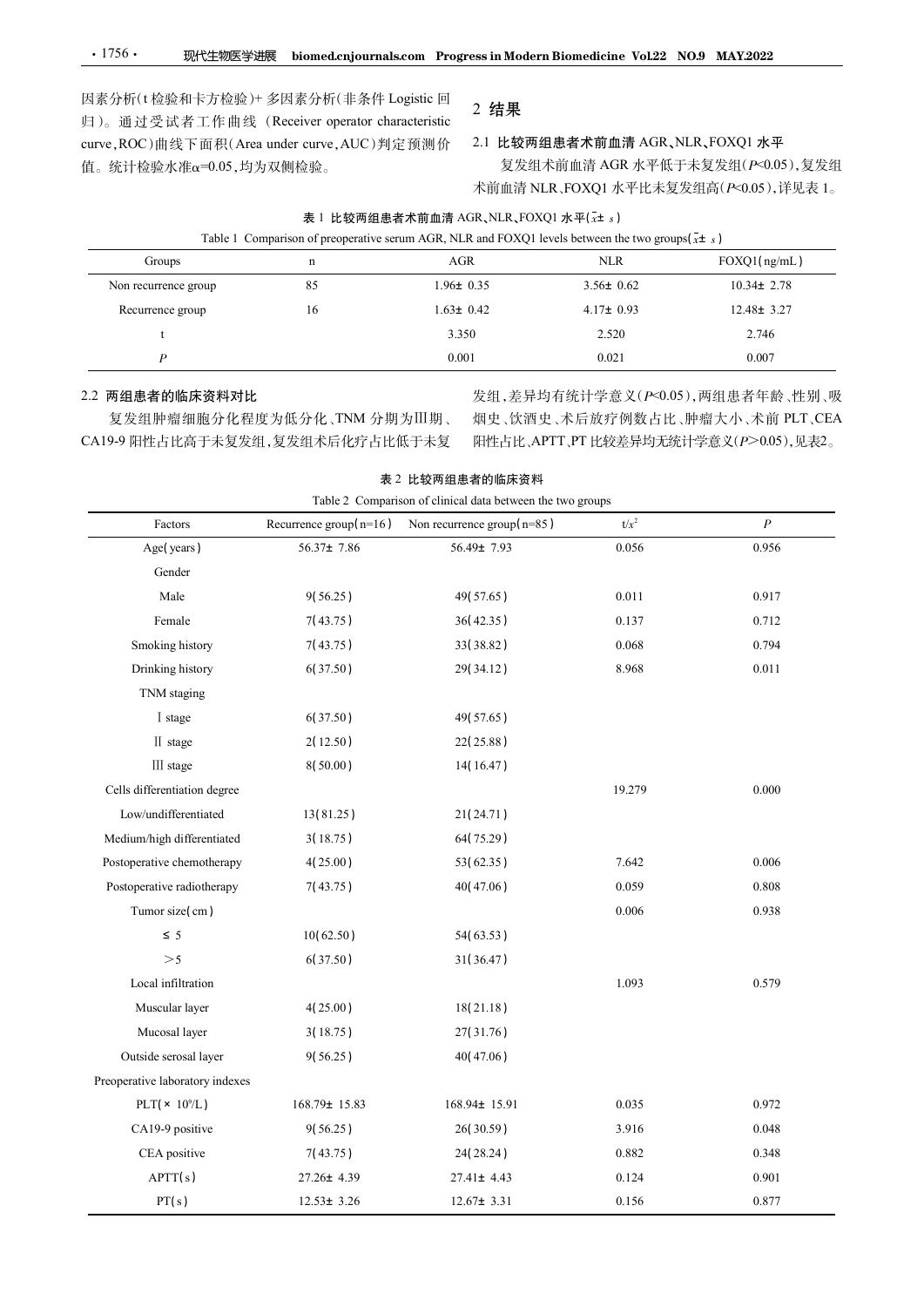#### 2.3 分析低位直肠癌患者术后复发的危险因素

| 表 3 自变量赋值情况 |
|-------------|
|-------------|

| Table 3 Assignment of independent variables |
|---------------------------------------------|
|                                             |

| 现代生物医学进展                                                                                                                                                            |                           |                                                                                                                                                             |             | biomed.cnjournals.com Progress in Modern Biomedicine Vol.22 NO.9 MAY.2022 |            | $\cdot$ 1757 $\cdot$                                                                                                                                   |
|---------------------------------------------------------------------------------------------------------------------------------------------------------------------|---------------------------|-------------------------------------------------------------------------------------------------------------------------------------------------------------|-------------|---------------------------------------------------------------------------|------------|--------------------------------------------------------------------------------------------------------------------------------------------------------|
| 2.3 分析低位直肠癌患者术后复发的危险因素<br>以低位直肠癌患者术后是否复发作为因变量(是=1,否<br>=0), 以术后是否化疗、肿瘤细胞分化程度、TNM 分期、<br>CA19-9、术前 AGR、NLR、FOXQ1 水平作为自变量(赋值情况<br>见表 3)进行 Logistic 回归分析, 回归过程采用逐步后退法, |                           |                                                                                                                                                             | 表4。         |                                                                           |            | α $_{\text{MIR}}$ =0.10, α $_{\text{A}}\text{H}$ =0.05. 回归结果显示, TNM 分期为III期、细胞<br>分化程度为低分化、术前血清 AGR 降低、NLR 升高、FOXQ1<br>升高均为低位直肠癌患者术后复发的危险因素 (P<0.05),见 |
|                                                                                                                                                                     |                           | Table 3 Assignment of independent variables                                                                                                                 | 表 3 自变量赋值情况 |                                                                           |            |                                                                                                                                                        |
| Variable                                                                                                                                                            |                           |                                                                                                                                                             |             | Indexes                                                                   |            | Assignment                                                                                                                                             |
| Dependent variable                                                                                                                                                  |                           | Y                                                                                                                                                           |             | Postoperative recurrence                                                  |            | $1 =$ recurrence, $0 =$ no                                                                                                                             |
| Independent variable                                                                                                                                                |                           | X1                                                                                                                                                          |             | Postoperative chemotherapy                                                |            | $1 = no, 0 = yes$                                                                                                                                      |
|                                                                                                                                                                     |                           | X2                                                                                                                                                          |             | Tumor cells differentiation degree                                        |            | 1=Low/undifferentiated,<br>0=Medium/high differentiated                                                                                                |
|                                                                                                                                                                     |                           | X3                                                                                                                                                          |             | TNM staging                                                               |            | 1=III stage, 0= I stage/II stage                                                                                                                       |
|                                                                                                                                                                     |                           | X4                                                                                                                                                          |             | CA19-9                                                                    |            | Positive=1, negative=0                                                                                                                                 |
|                                                                                                                                                                     |                           | X5                                                                                                                                                          |             | Preoperative AGR                                                          |            | $1 = \ge 1.3, 0 = \le 1.3$                                                                                                                             |
|                                                                                                                                                                     |                           | <b>X6</b>                                                                                                                                                   |             | Preoperative NLR                                                          |            | $1 = \geq 3.9, 0 = \leq 3.9$                                                                                                                           |
|                                                                                                                                                                     |                           | X7                                                                                                                                                          |             | Preoperative FOXQ1                                                        |            | $1 = \ge 11.4$ ng/mL, $0 = < 11.4$ ng/mL                                                                                                               |
|                                                                                                                                                                     |                           | 表 4 低位直肠癌患者术后复发的危险因素的 Logistic 回归分析<br>Table 4 Logistic regression analysis of risk factors for postoperative recurrence in patients with low rectal cancer |             |                                                                           |            |                                                                                                                                                        |
| Factors                                                                                                                                                             | Regression<br>coefficient | Standard error                                                                                                                                              | Wald $x^2$  | $\boldsymbol{P}$                                                          | ${\sf OR}$ | 95% confidence<br>interval                                                                                                                             |
| Constant                                                                                                                                                            | $-0.076$                  | 0.038                                                                                                                                                       | 3.963       | 0.046                                                                     | 0.927      | $0.860 - 0.999$                                                                                                                                        |
| TNM staging was III                                                                                                                                                 | 0.932                     | 0.258                                                                                                                                                       | 13.045      | 0.000                                                                     | 2.539      | $1.531 - 4.210$                                                                                                                                        |
| Cell differentiation degree<br>low/undifferentiated                                                                                                                 | 1.188                     | 0.322                                                                                                                                                       | 13.560      | 0.000                                                                     | 3.279      | $1.743 - 6.169$                                                                                                                                        |
| Preoperative serum AGR<br>decreased                                                                                                                                 | 0.362                     | 0.157                                                                                                                                                       | 5.286       | 0.021                                                                     | 1.436      | $1.055 \sim 1.955$                                                                                                                                     |
| Preoperative serum NLR<br>increased                                                                                                                                 | 0.585                     | 0.204                                                                                                                                                       | 8.229       | 0.004                                                                     | 1.795      | $1.204 - 2.677$                                                                                                                                        |

#### 表 4 低位直肠癌患者术后复发的危险因素的 Logistic 回归分析

| independent variable                                |             | ΛI                                  |            | Postoperative chemotherapy                                                                                           |            | $1 = no$ , $0 = yes$                                    |
|-----------------------------------------------------|-------------|-------------------------------------|------------|----------------------------------------------------------------------------------------------------------------------|------------|---------------------------------------------------------|
|                                                     |             | X2                                  |            | Tumor cells differentiation degree                                                                                   |            | 1=Low/undifferentiated,<br>0=Medium/high differentiated |
|                                                     |             | X3                                  |            | TNM staging                                                                                                          |            | $1 =$ III stage, $0 =$ I stage/ II stage                |
|                                                     |             | <b>X4</b>                           |            | CA19-9                                                                                                               |            | Positive=1, negative=0                                  |
|                                                     |             | X5                                  |            | Preoperative AGR                                                                                                     |            | $1 = \ge 1.3$ , $0 = \le 1.3$                           |
|                                                     |             | <b>X6</b>                           |            | Preoperative NLR                                                                                                     |            | $1 = \geq 3.9, 0 = \leq 3.9$                            |
|                                                     |             | X7                                  |            | Preoperative FOXQ1                                                                                                   |            | $1 = \ge 11.4$ ng/mL, $0 = \le 11.4$ ng/mL              |
|                                                     | Regression  | 表 4 低位直肠癌患者术后复发的危险因素的 Logistic 回归分析 |            | Table 4 Logistic regression analysis of risk factors for postoperative recurrence in patients with low rectal cancer |            | 95% confidence                                          |
| Factors                                             | coefficient | Standard error                      | Wald $x^2$ | $\boldsymbol{P}$                                                                                                     | ${\rm OR}$ | interval                                                |
| Constant                                            | $-0.076$    | 0.038                               | 3.963      | 0.046                                                                                                                | 0.927      | $0.860 - 0.999$                                         |
| TNM staging was III                                 | 0.932       | 0.258                               | 13.045     | 0.000                                                                                                                | 2.539      | $1.531 - 4.210$                                         |
| Cell differentiation degree<br>low/undifferentiated | 1.188       | 0.322                               | 13.560     | 0.000                                                                                                                | 3.279      | $1.743 \sim 6.169$                                      |
| Preoperative serum AGR<br>decreased                 | 0.362       | 0.157                               | 5.286      | 0.021                                                                                                                | 1.436      | $1.055 \sim 1.955$                                      |
| Preoperative serum NLR<br>increased                 | 0.585       | 0.204                               | 8.229      | 0.004                                                                                                                | 1.795      | $1.204 \sim 2.677$                                      |
|                                                     |             | 0.256                               | 5.782      | 0.016                                                                                                                | 1.849      | $1.120 \sim 3.052$                                      |

# 2.4 分析术前血清 AGR、NLR、FOXQ1 水平对低位直肠癌患者 术后复发的预测价值

进一步析术前血清 AGR、NLR、FOXQ1 水平对低位直肠 癌患者术后复发的预测价值,分析结果见表 5,ROC 分析曲线 见图 1。(1) 各指标的单独应用: 术后未复发组作为阴性样本 (n=85),术后复发组作为阳性样本(n=16),组建 ROC 诊断分析 模型,各指标均参考临床实践划分成若干个组段,再通过软件 拟合的 ROC 曲线,读取约登指数,并取最大值点,对应计算各 项参数与理论阈值,并按实测样本计算敏感度、特异度、准确 度。特异度(阴性发现率)=(阴性 / 真阴性)例数× 100%,敏感度 (阳性发现率)=(阳性 / 真阳性)例数× 100%。经 ROC 分析可 知:该三指标均具有较高定的诊断价值,AUC(0.95CI)分别为 0.738  $(0.522 \sim 0.961)$ , 0.747  $(0.503 \sim 0.984)$ , 0.731  $(0.491 \sim$ 0.975)。(2) 各指标的联合应用:参考 SPSS 软件的联合应用之 理论 Log(P)模式,基于回归预测模型结果,将各单独应用指标 的回归系数 B 作为计分参数,采用归一化加权法计算,且处理 各个样本资料,据以进行联合应用的 ROC 分析和制作 ROC 分 析曲线。结果显示术前血清 AGR、术前血清 NLR、术前血清 FOXQ1 的联合应用对低位直肠癌患者术后复发的预测价值: AUC(0.95CI)为 0.842(0.710~0.977),准确度为 0.842(85/101)。

# 3 讨论

近年来,直肠癌的发病率呈逐年上升的趋势,严重影响患 者的生命健康[14-16]。临床上常采用根治性切除手术治疗低位直 肠癌,虽能延长患者的生存时间,但受解剖关系复杂等因素的 影响,造成少数患者手术切除并不彻底,术后死亡率和复发率 仍然较高[17-19]。因此,早期预测低位直肠癌术后复发,有利于临 床拟定治疗方案,改善患者术后临床结局<sup>[201]</sup>。相关研究指出<sup>[22,23</sup>], AGR、NLR 与机体免疫及炎症状态关系密切,FOXQ1 与肺癌 等肿瘤的恶性进展相关,三者参与多种肿瘤的发生、发展及预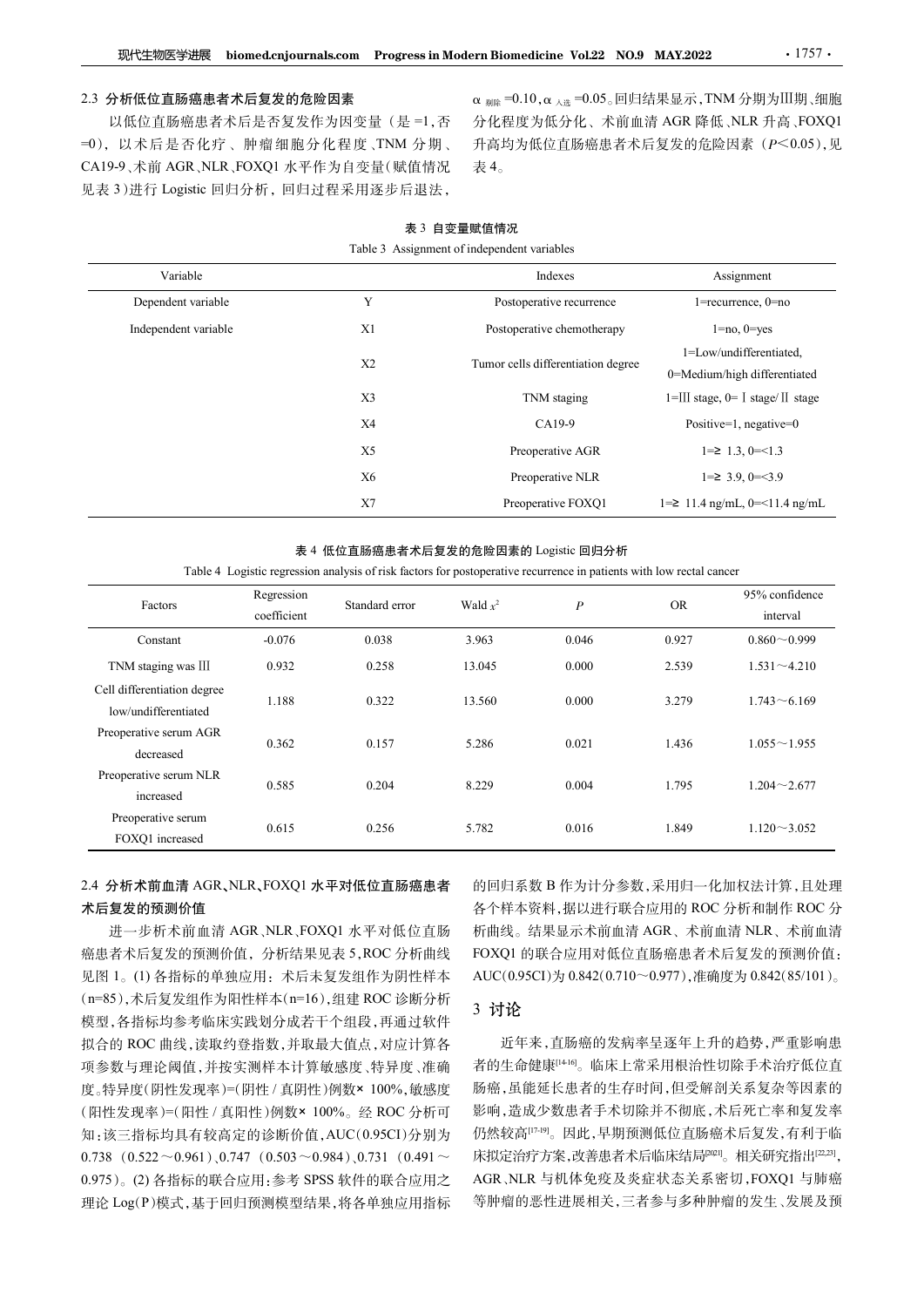| 表 5 分析术前血清 AGR、NLR、FOXQ1 水平对低位直肠癌患者术后复发的预测价值 |  |
|----------------------------------------------|--|
|----------------------------------------------|--|

| $\cdot$ 1758 $\cdot$<br>现代生物医学进展                                                                                                                     |                                              |           | biomed.cnjournals.com Progress in Modern Biomedicine Vol.22 NO.9 MAY.2022 |                  |              |                                                                 |
|------------------------------------------------------------------------------------------------------------------------------------------------------|----------------------------------------------|-----------|---------------------------------------------------------------------------|------------------|--------------|-----------------------------------------------------------------|
| 言转归,推测其可作为预测低位直肠癌根治性切除术早期术后                                                                                                                          |                                              |           |                                                                           |                  |              | 联合预测低位直肠癌根治性切除手术患者术后复发具有重要                                      |
| 复发的有效指标,因此探讨术前血清 AGR、NLR、FOXQ1 水平                                                                                                                    |                                              |           | 意义。                                                                       |                  |              |                                                                 |
|                                                                                                                                                      |                                              |           |                                                                           |                  |              |                                                                 |
|                                                                                                                                                      |                                              |           |                                                                           |                  |              |                                                                 |
| Table 5 Analyze the predictive value of preoperative serum AGR, NLR and FOXQ1 levels for postoperative recurrence in patients with low rectal cancer | 表 5 分析术前血清 AGR、NLR、FOXQ1 水平对低位直肠癌患者术后复发的预测价值 |           |                                                                           |                  |              |                                                                 |
| Indexes                                                                                                                                              | AUC(0.95CI)                                  | Threshold | Sensitivity(n/N)                                                          | Specificity(n/N) | Youden index | Accuracy $(n/N)$                                                |
| Preoperative serum AGR                                                                                                                               | $0.738(0.522\sim0.961)$                      | 1.3       | 0.750(12/16)                                                              | 0.741(63/85)     | 0.491        | 0.743(75/101)                                                   |
| Preoperative serum NLR                                                                                                                               | $0.747(0.503\text{~}0.984)$                  | 3.9       | 0.750(12/16)                                                              | 0.753(64/85)     | 0.503        | 0.752(76/101)                                                   |
| Preoperative serum FOXQ1                                                                                                                             | $0.731(0.491\sim 0.975)$                     | 11.4      | 0.688(11/16)                                                              | 0.765(65/85)     | 0.453        | 0.752(76/101)                                                   |
| Combined application                                                                                                                                 | $0.842(0.710\sim 0.977)$                     | $\sim$    | 0.875(14/16)                                                              | 0.835(71/85)     | 0.710        | 0.842(85/101)                                                   |
|                                                                                                                                                      |                                              |           |                                                                           |                  |              |                                                                 |
| 1.0                                                                                                                                                  | 2900                                         |           |                                                                           |                  |              | 研究结果显示, NLR 与直肠癌患者淋巴结转移等临床病理特<br>征密切相关,在预测直肠癌预后中具有重要价值。金钟等[30]研 |





有研究指出[24-26],直肠癌患者术后复发与全身系统性炎症 反应等宿主自身因素密切相关,机体在受到感染性或非感染性 [1] Cross AJ, Wooldrage K, Robbins EC, et al. Whole-colon investigation 程度上为肿瘤的生长、繁殖提供良好的宿主环境,从而加重炎 Cancer. 2019. 120(2): 154-164 症反应,形成恶性循环。AGR、NLR 能够作为炎症反应的标记 [2] Christou N. Mever J. Toso C. et al. Lateral lymph node dissection for 体抗肿瘤免疫抑制状态,当低位直肠癌发生时,会促进机体产 生炎症反应,慢性的炎症反应会促进组织浸润及血管生成,从 [3] Nacion A, Park YY, Yang SY, et al. Critical and Challenging Issues in 究指出,FOXQ1 为外周血中广泛存在的转录因子,在调节人体 癌症上皮 - 间充转移中具有重要意义,当癌症发生时,会促进<br>FOXO1 公巡 志思光 FOXO1 見當升京 太巫容中 复发织术的 radical resection of sigmoid cancer [J]. J BUON, 2019, 24 (4): FOXQ1 分泌,表现为 FOXQ1 异常升高。本研究中,复发组术前 血清 AGR 水平比未复发组低, 复发组术前血清 NLR、FOXQ1<br>大平从大气公约克、兄名人、文、同中公长公理 FDRA公世以、 [5] Yamamoto R, Mokuno Y, Matsubara H, et al. Laparoscopic low Ⅲ期、肿瘤细胞分化程度为低分化、术前血清 AGR 降低、NLR 升高、FOXQ1 升高均为低位直肠癌患者术后复发的危险因素, [b]. Strict Case Rep, 2010, 12(1): 20<br>[6] Toiyama Y, Oki S, Okugawa Y, et al. Clinical Impact of Preoperative 在异常,且三者均是影响患者术后复发的危险因素。邱丽等[29]

研究结果显示,NLR 与直肠癌患者淋巴结转移等临床病理特 征密切相关,在预测直肠癌预后中具有重要价值。金钟等<sup>[80]</sup>研 究发现,术前血清 AGR 水平与低位直肠癌根治切除手术患者的 预后相关,对复发和生存的预测有较高价值。另有研究发现[31] 血清 AGR 水平较低的低位直肠癌患者,预后效果差,病死率相 对较高,术前血清 AGR 水平与患者预后密切相关。本研究进一 步采用 ROC 曲线分析结果显示,术前血清 AGR、NLR、FOXQ1 水平及三者联合对低位直肠癌患者术后复发的预测的 AUC 值 分别为 0.738、0.747、0.731、0.842,提示术前检测血清 AGR、 NLR、FOXQ1 水平有助于评估低位直肠癌患者的术后复发,且 联合的预测价值更高,相比单一指标预测,联合检测能够从多 个方面进行预测,故预测价值更高。然而,本研究选取例数有 限、随访时间较短,后续仍需要扩大样本量,增加随访时间来深 入分析术前检测血清 AGR、NLR、FOXQ1 水平对低位直肠癌 根治性切除术患者术后复发的价值。 9. App 3. Thin years and the set al. Media of the set al. App 3. App 3. App 3. App 3. App 4. App 4. App 4. App 4. App 4. App 4. App 4. App 4. App 4. App 4. App 4. App 4. App 4. App 4. App 4. App 4. App 4. App 4. App 4. A vs. flexible sigmoidscutten sigmoidscutten in the sigmoid signoid of the signoid of signoids.<br>
Flexible signoids and the signoids of subsection for suspected colors (A) from the suspected color suspected cancer in the sus [5], AB | | The Signs: The Signs: The Signs: A MUNIC Signs: A MUNIC Signs: A MUNIC Signs: A MUNIC SIGNS: A MUNIC COR A MUNIC CORT<br>[5] EXERC 曲线分析结果显示、术前血清 AGR、FILR, FOXQ1<br>[5] O.738 0.747 0.731 0.842, 提示术前检测血清 AGR、<br>[50XQ1 Cancer, 2019, 120(2): 154-164 水平及三者联合对做位直肠癌患者不后复发的预测的 AUC 值<br>分别为 0.738 ,0.747 ,0.731 ,0.842, 提示术 前检测 血清 AGR<br> NLR, FOXQ1 水平有助于评估低位直肠癌患者的木后复发,且<br><br>联合的预测价值更高,相比单一指标预测,联合检测能够从多<br>个方面进行预测,故预测价值更高。然而,本研究选取例数有<br><br>R、随访时间较短,后续仍需要扩大样本量,增加随访时间来深<br>人分析术前检测血清 AGR、NLR、FOXQ J为 0.738 ,0.747 ,0.731, 0.842, 提示术前检测血清 AGR<br>,FOXQ1 水平有助于评估低位直肠癌患者的术后复发,且<br>,FOXQ1 水平有助于评估低位直肠癌患者的术后复发,且<br>,FOXQ1 水平有助于评估低位直肠癌、全合测能够从多<br>面进行预测,做预测价量更高、然而,本研究选取例数有<br>,<br>循环时间较短,后续仍需要扩大样本量,增加随访时间来深<br>,<br>,标准前检测血清 AGR、NLR、FOXQ1 水平对低位直肠癌<br>,性 (3): FOXQ1 水平有助于评估低位直肠癌患者的术后复发,且<br>(4): 6)预测价值更高,相比单一指标预测,联合检测能够从多<br>(面进行预测,故预测价值更高。然而,本研究选取例数有<br>(面进行预测,反预测价值更高。然而,本研究选取例数有<br>(面进行预测,点接的需要扩大样本量,增加随访时间案,<br>标准,时候,具体,不同时,不同时,不同时,<br>标准,时候,患者术后复发具有一定的价值,且三者联<br>(特别性)除术患者术后复发具有一定的价值,且三者联<br>(特

预测的 ROC 曲线 直肠癌根治性切除术患者术后复发具有一定的价值,且三者联 。Xu J <sup>等</sup>[28]<sup>研</sup> 综上所述,术前检测血清 AGR、NLR、FOXQ1 水平对低位 合的预测价值更高,提示临床在开展手术治疗前检测 AGR、 NLR、FOXQ1 水平有助于拟定术后治疗策略,可评估低位直肠 癌患者的术后复发。 联合的预测价值更高,相比单一指标预测,联合检测能够从多<br>
个方面进行预测,故预测价值更高。然而,本研究选取例数有<br>
限、随访时间较短,后续仍需要扩大样本量,增加随访时间来深<br>
以外析术,除检测血清 AGR、NLR、FOXQ1 水平对低位直肠癌<br>
相治性切除术患者术后复发具有一定的价值,且三者联<br>
台性切除术患者术后复发具有一定的价值,且三者联<br>
台的预测价值更高,提示临床在开展手术治疗前检测 AGR、<br>
<br>
IID 癌根治性切除术患者术 T面进行预测,故预测价值更高。然而,本研究选取例数有<br>the Surgical Management of Low-Lying Rectal Management of Rectal Management of Rectal Management of Rectal Management of Rectal Management of Rectal Management of ACR NER, FOXQ1 水平对低位<br>the Surgic 施力时效短,后续仍需要扩大样本量,增加随访时间来深度,标准,最大的公司,水平对低位直肠癌,性切除术患者不同复发的价值。<br><br>新大前检测血清 AGR、NLR、FOXQ1 水平对低位直肠癌,性以降水患者不同复发的价值。<br><br>特性切除术患者术后复发具有一定的价值,且三者联<br>原根治性切除术患者术后复发具有一定的价值,且三者联<br>原例价值更高,提示临床在开展手术治疗前检测 AGR、<br>L, FOXQ1 水平有助于拟定术后治疗策略,可评估低位直肠<br><br>T预确 人分析术前检测血清 AGR、NLR、FOXQ1 水平对低位直肠癌<br>根治性切除术患者术后复发的价值。<br><br>線上所述、未前检测血清 AGR、NLR、FOXQ1 水平对低位<br><br>直肠癌根治性切除术患者术后复发具有一定的价值,且三者联<br>合的预测价值更高, 提示临床在开展手术治疗前检测 AGR、NLR、FOXQ1 水平有助于拟定术后治疗策略,可评估低位直肠<br><br>統計者的术后复发。<br><br> $\bullet \bullet \bullet \bullet \bullet \bullet \bullet \bullet \bullet \bullet \bullet \bullet \bullet \bullet \bullet \bullet \bullet$ r性切除术患者术后复发的价值。<br>综上所述, 术前检测血清 AGR、NLR、FOXQ1 水平对低位<br>原根治性切除术患者术后复发具有一定的价值, 且三者联<br>预测价值更高, 提示临床在开展手术治疗前检测 AGR、<br>FOXQ1 水平有助于拟定术后治疗策略, 可评估低位直肠<br>者的术后复发。<br>**参考文 献**(References)<br>ross AJ, Woodrage K, Robbins EC, et al. Whole-colon investi 19] Notes R, Mokuno Y, Matsubara H, et al. Laparoscopic low<br>
Intervention R, Mokuno Y, Matsubara H, et al. Laparoscopic low-<br>
(11) Cross AJ, Wooldrage K, Robbins EC, et al. Whole-colon investigation<br>
(11) Cross AJ, Woold

#### 参 考 文 献(References)

- 等多种因素的作用下,会激活炎症反应,当比人体自身可代偿 vs. flexible sigmoidoscopy for suspected colorectal cancer based on 的能力高时,会引发组织损伤,而持续的炎症反应能够在一定 presenting symptoms and signs: a multicentre cohort study [J]. Br J The Higgs of resection for resection for rectal cancer in the state of Fig. 1494.<br>
Fig. 16 (11)  $\pm$  7 (11)  $\pm$  7 (11)  $\pm$  7 (11)  $\pm$  7 (11)  $\pm$  7 (11)  $\pm$  7 (11)  $\pm$  7 (11)  $\pm$  7 (11)  $\pm$  7 (11)  $\pm$  7 (11)  $\pm$ [JReform [m2xe] Prince The Half Prince The Theorem with Recent Prince Theorem (1, FOXO1 水平有助于拟定木后治疗策略, 可评估低位直肠,<br>
- FOXO1 水平有助于拟定木后治疗策略, 可评估低位直肠<br>
- 参考 文 献(References)<br>
Tross AJ, Wooldrage K, Robbins EC, et al. Whole-colon ELER, I-OAQT /  $K$ <sup>-</sup>THD J 3BAZ / 16(14) 1998 PH 3) RP PH 113 DM 2.<br><br><br> 癌患者的术后复发 .<br> **参 考 文 献 (References)**<br> (1) Cross AJ, Wooldrage K, Robbins EC, et al. Whole-colon investigation<br> vs. flexible sigmoidoscopy for suspected Albumin-Globulin Ratio in Patients with Rectal Cancer Treated with
- 物,可在一定程度上反应癌症患者的系统性炎症反应状态及机
- 而导致肿瘤扩散,表现为 AGR 降低、NLR 升高<sup>[27]</sup>。Xu J 等<sup>[28]</sup>研 the Surgical Management of Low-Lying Rectal Cancer [J]. Yonsei
	- 1449-1462
- 水平比未复发组高, 且经 Logistic 回归分析发现,TNM 分期为<br>anterior resection for rectal cancer with rectal prolapse: a case report
- 提示低位直肠癌根治术术前血清 AGR、NLR、FOXQ1 水平存<br>Albumin-Globulin Ratio in Patients with Rectal Cancer Treated with